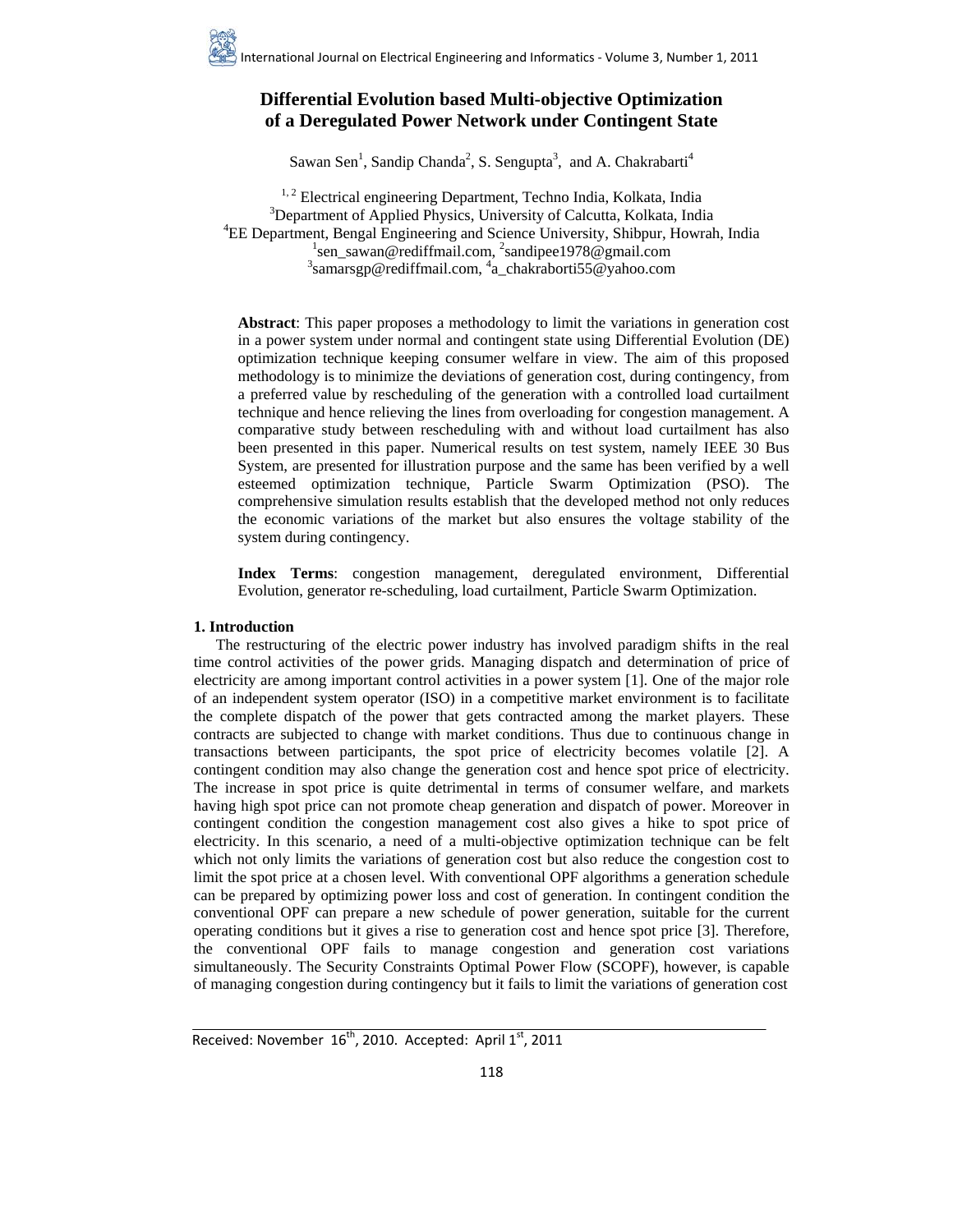in varying conditions of markets [4]. Congestion management based on optimum generation rescheduling and load shedding schemes are reported in [5], [6]. But the consumer welfare in terms of cost minimization has not been considered. Multi objective PSO for congestion management is presented in [7]. The authors of [8] proposed Zonal based congestion management approach. Cluster based congestion management using PSO is reported in [9]. Power transaction using ac power transfer distribution method is discussed in [10]. All these methods could not maintain the generation cost at a favorable limit. To minimize the variations of spot price, a novel formulation of complex OPF is extremely necessary, which not only takes congestion and voltage security issues as constraints but also creates a boundary for generation cost and spot price.

 Conventional optimization techniques such as gradient-based algorithm, linear programming and interior point methods often have problems of convergence and difficulties in locating the global optima. Since the proposed problem is a complex optimization, use of heuristic algorithm is a vital one. Computational intelligence-based techniques, such as genetic algorithm (GA), PSO have been successfully used to solve optimization problems in power systems. However, the premature convergence of GA degrades its performance and reduces its search capability that leads to a higher probability towards obtaining a local optimum. PSO is an exciting new methodology in evolutionary computation developed by Eberhart and Kennedy. PSO is not largely affected by the size and nonlinearity of the problem, and can converge to the optimal solution in many problems where most analytical methods fail to converge [11], [12].

 Differential Evolution is a relatively new member in the family of evolutionary algorithm. It was first proposed by Storn and Price over 1994-1996 [13]. Unlike the conventional evolutionary algorithms, which depend on predefined probability distribution function for mutation process, DE uses the differences of randomly sampled pairs of objective vectors. DE has drawn an increasing attention for a wide variety of engineering applications including power engineering applications such as transient stability, economic dispatch etc [14-18].

In this paper, a multi-objective methodology of DE based optimization has been proposed which along with the congestion and voltage security constraints, takes boundary conditions of generation cost into consideration. A controlled load curtailment technique has been adopted to implement the proposed optimization technique in deregulated power system. As load curtailment can reduce reliability of power supply, the proposed optimization technique assures least variation of system security by keeping curtailment to a minimum possible limit predicted by the proposed algorithms. The same algorithm has also been tested with PSO for comparison and reliability estimation of the DE based results. ISO and participants can avoid generation cost variation by the proposed technique with a minimum possible disturbance to system reliability. Computer simulations are done on IEEE 30 Bus System to validate the potential of the proposed algorithm.

# **2. Theory**

#### *A. Congestion of a power network*

 Contingency is a state of power system where some of its components e.g. generator or transmission lines are not operational. This state may arise in the system due to the violation of engineering constraints or maintenance schedule. The effect of this inevitable state may be quite severe as it can cause power flow congestion in the line. Transmission lines have thermal limit of carrying power and if the power flow exceeds that limit, which is quite expected during contingency, the line is said to be congested. Due to line congestion the Locational marginal price (LMP) [19] may rise and along with the congestion cost the buyer has to pay for the cost of extra energy transfer. Hence line congestion introduces unexpected rise in spot price of electrical power, which may infringe the ongoing transaction between the participants. The aim of this paper is generation cost minimization such that, least variations of spot price is encountered with respect to its pre-contingent value and releasing the overload on the congested line.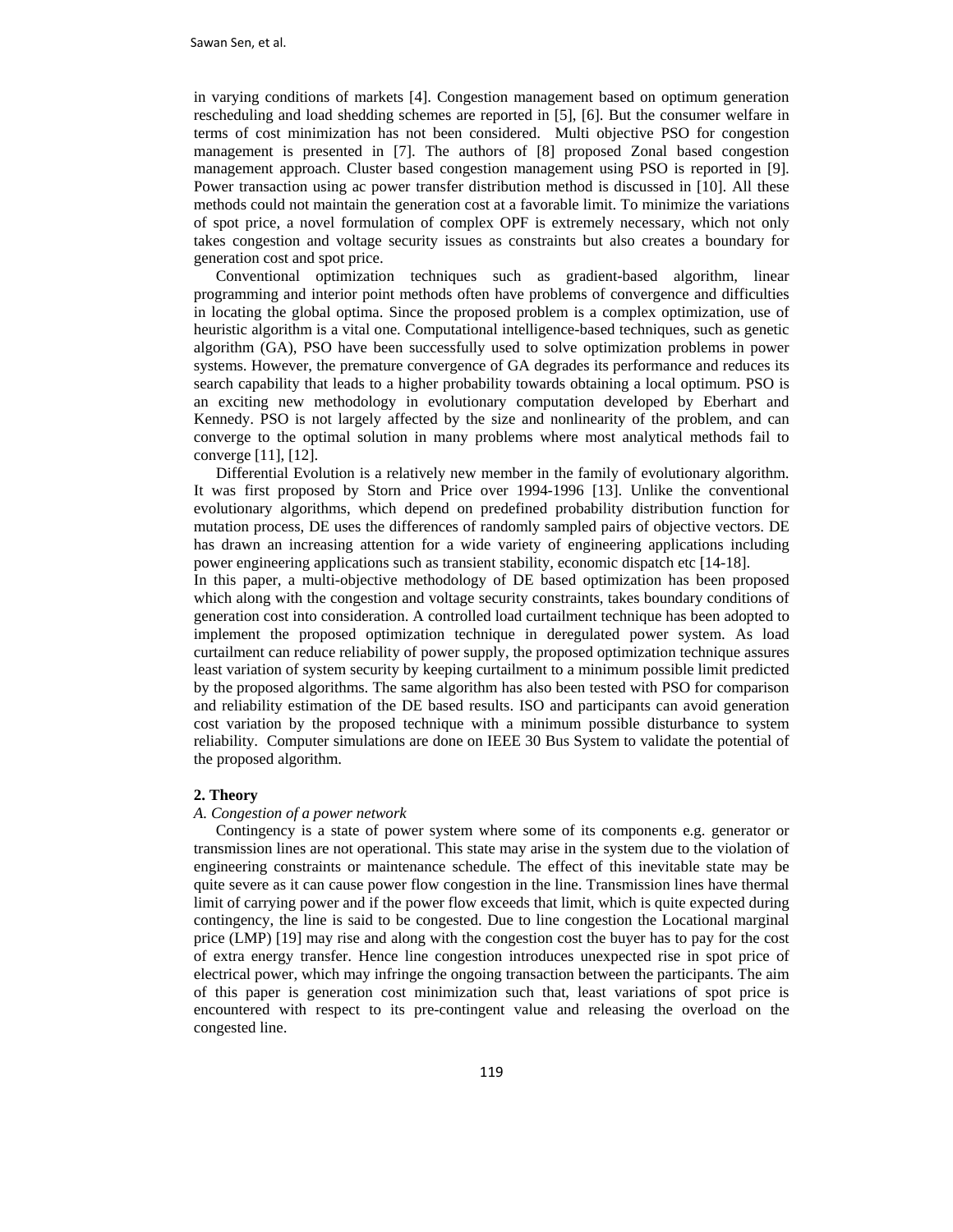There are two possible solutions of line congestion viz a) generator rescheduling without load curtailment, resulting in increased generation cost and hence spot price which will directly affect the consumer welfare. b) Generator rescheduling with minimum possible load curtailment which results in improved congestion management with same generation cost but less reliability of power supply. Generation rescheduling with load curtailment may have the above disadvantages but the spot price may be maintained at or below its pre-contingent value by limiting the deviation of generation cost. This necessitates a complex formulation of optimization problem, which can be solved by efficient optimization techniques like DE and PSO.

 This paper is divided into three parts. The theory part continues to give an overview of DE and PSO, the second part formulates the problem and third part depicts the simulation results. The simulation part of this paper is divided into two sections. The first section depicts the shortcomings of generation rescheduling without load curtailment during contingency. Without disturbing the generation cost, the results of generation rescheduling with load curtailment during contingency have been presented in second section of simulation.

## *B. Differential Evolution (DE)*

 Differential Evolution is a stochastic direct search optimization method, which can be used to minimize nonlinear and non-differentiable continuous space functions with real-valued parameters. DE uses floating-point numbers to encode the parameter variables in contrast with conventional Genetic Algorithm (GA) that uses binary coding. It has been extended to handle mixed integer discrete continuous optimization problem [20]. Like the other evolutionary algorithm (EA) family, DE also relies on initial random population generation, which is then improved using selection, mutation, and crossover repeated through generations until the convergence criterion is met. These features are briefly reviewed below for completeness.

#### *B.1 Population initialization*

The first step in DE optimization process is to create an initial population  $(x_{i,j}^0)$  of candidate solutions by assigning random values to each decision parameter of each individual of population. Those values must lie inside the upper and lower bounds of the decision variable as shown below:

$$
x_{i,j}^0 = x_j^{\min} + \eta_j \left( x_j^{\max} - x_j^{\min} \right)
$$
  
\n $i = 1, 2, \dots, N_p, \quad j = 1, 2, \dots, D$  (1)

where  $x_j^{\text{min}}$  and  $x_j^{\text{max}}$  are the lower and upper bounds of the j<sup>th</sup> decision parameter.  $N_p$  is the number of population, D is the number of parameter of the objective function and  $\eta_i$  is a random number within [0,1].

### *B.2 Mutation*

 Mutation is primarily responsible for keeping a population robust and for searching new territory. New parameters are generated by adding the weighted difference to another vector. DE can generate the new vectors according to the following equation

$$
v = x_{r1,g} + F^*(x_{r2,g} - x_{r3,g})
$$
 (2)

with random vectors of  $r_1, r_2, r_3 \in \{1, 2, ..., N_p\}$ . F is the scaling factor for mutation and its value is within the range [0, 1.2]. It can control the speed and robustness of the search.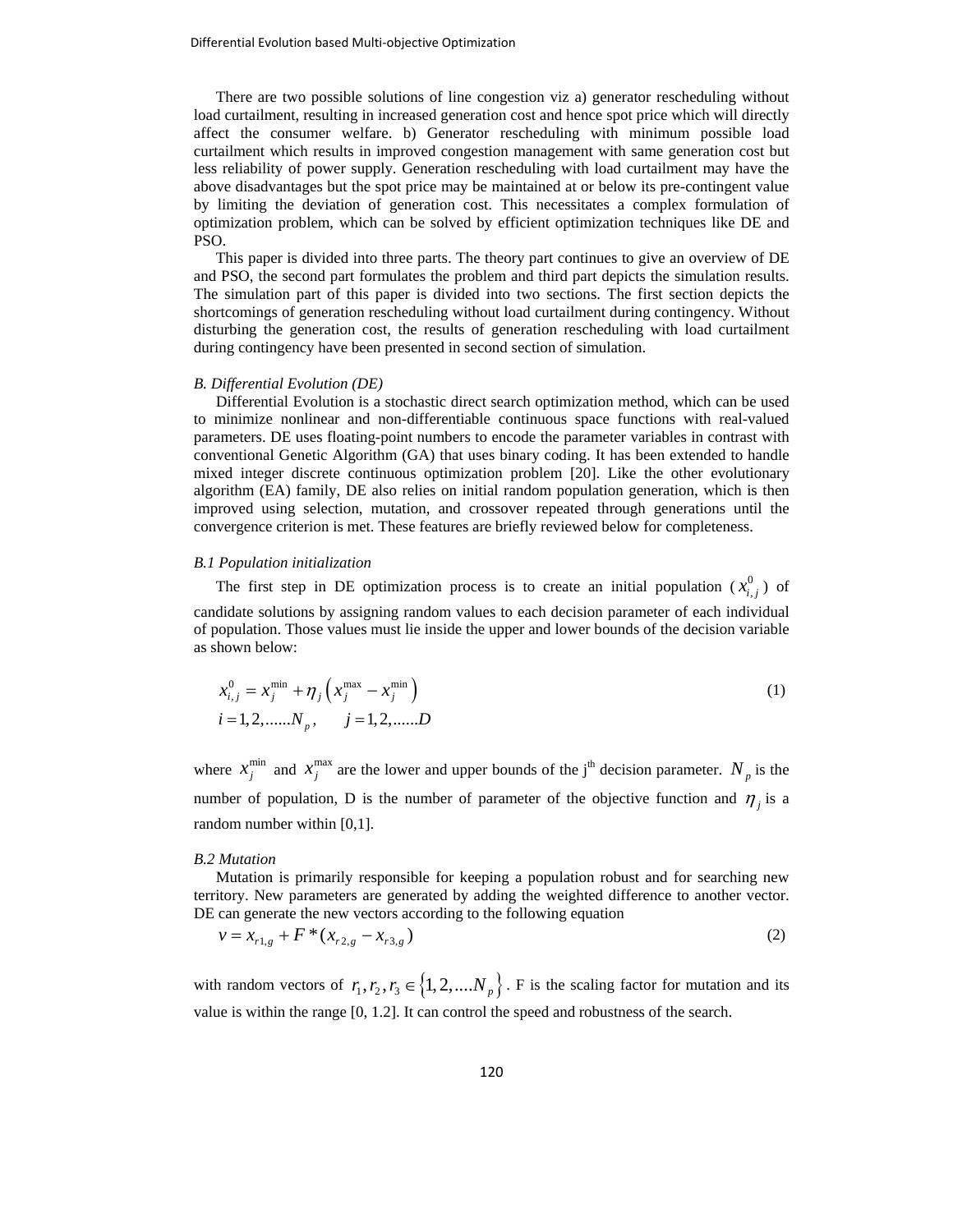#### *B. 3 Crossover*

 Crossover is the complementary process to increase the diversity of the parameter vectors by choosing a subgroup of parameters for mutation. Mathematically, it can be illustrated as:

$$
u = (u_1, u_2, \dots, u_D)^T
$$
\n<sup>(3)</sup>

$$
u_{j,g} = \begin{cases} v_{j,g} & j = \langle n \rangle_D, \langle n+1 \rangle_D, \dots, \langle n+L+1 \rangle_D \\ \left(x_{i,g}\right)_j & otherwise \end{cases}
$$
(4)

where the acute brackets  $\langle \ \rangle$ <sub>D</sub> denote the modulo function with modulus D. The index n is a randomly chosen integer from the interval [0, D-1]. The integer L is drawn from the interval [0, D-1] with a probability  $Pr(L = v) = (CR)^{v}$ , where CR is the crossover probability. The random for both n and L are made anew for each trial vector.

#### *B.4 Selection*

 Selection specifies under what conditions the new vectors can enter into the population. The selection criterion of DE can be expressed by as follows,

$$
x_{i,(g+1)} = \begin{cases} u_{i,(g+1)} & f\left(u_{i,(g+1)}\right) \le f(x_{i,g}) \\ \left(x_{i,g}\right) & otherwise \end{cases}
$$
\n(5)

The parent vector  $x_{i,g}$  will be replaced by the child vector  $u_{i,(g+1)}$  only if it improves the objective.

# **3. Problem Formulation**

 When the system is insecure and there are violations in the system, the objective of the pool central dispatcher is to eliminate the system overload and come up with the corrective rescheduling to eliminate the violations as fast as possible. Minimum operating cost, minimum shift from the optimum operation and congestion cost minimization has been used as the objective functions (OBF) for the proposed multi-objective function. Considering these criteria the problem can be formulated as:

Minimize 
$$
OBF = \sum_{k \in N_g} C_k (P_{Gk}) + \sum_{i \in N_g} \Delta C_i
$$
 US\$/hr\n
$$
(6)
$$

where, 
$$
\Delta C_i = C_{0i} - C_i
$$
 (7)

and, 
$$
C_k(P_{Gk}) = (a_i P_{Gi}^2 + b_i P_{Gi} + c_i)
$$
 (8)

subject to the constraints

$$
P_{Gi} - P_{Di} = V_i \sum_{j \in N_i} V_j \left( G_{ij} \cos \theta_{ij} + B_{ij} \sin \theta_{ij} \right)
$$
\n
$$
\tag{9}
$$

$$
Q_{Gi} - Q_{Di} = V_i \sum_{j \in N_i} V_j \left( G_{ij} \sin \theta_{ij} - B_{ij} \cos \theta_{ij} \right)
$$
 (10)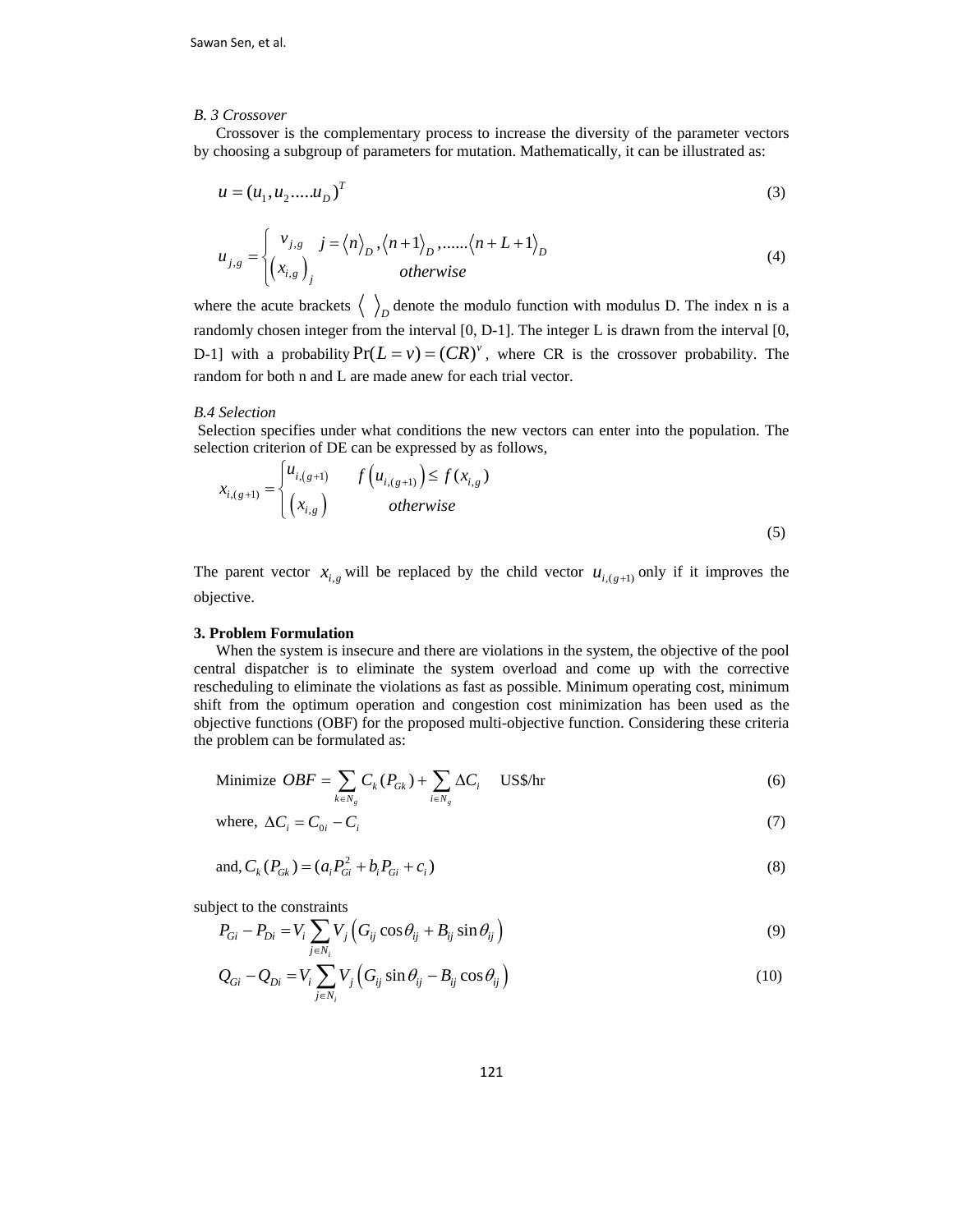where, i = 1,2,........NB  
\n
$$
P_{Gk} = P_{Gk}^{C}
$$
\n
$$
k = 1,2,........Ng
$$
\n(11)

$$
P_{Dj} = P_{Dj}^C \t j = 1, 2, \dots, N_d \t (12)
$$

$$
P_{Gk}^{\min} \le P_{Gk} \le P_{Gk}^{\max} \tag{13}
$$

Security constraint:

$$
V_i^{\min} \le V_i \le V_i^{\max} \text{ and } P_{ij} \le P_{ij\max}
$$
\n<sup>(14)</sup>

where  $C_{0i}$  and  $C_i$  are the generation cost of each generator for the base transaction and contingent state transaction respectively. Constraint (9) and (10) represent real and reactive power balances in each node. Constraints (13) and (14) provide upper and lower limits for real power of generators, load bus voltages and line flow. In this study, load voltage and real power flow in lines are taken as state variables.

The different symbols used in (6) to (14) are as follows:  $N_g$  - number of generators,  $N_d$  number of loads, NB - number of buses,  $P_{GK}^C$  -active power produced by generator k,  $P_{Dj}^C$  active power consumed by demand j,  $P_{GK}$  - final real power generation of generator k,  $P_{D}$  final real power consumption of demand j,  $P_{Gk}^{min}$  and  $P_{Gk}^{max}$  - minimum and maximum limits for k<sup>th</sup> generator real power output,  $V_i$  and  $V_k$  - Voltage magnitude of bus j and k,  $\delta_i$  and  $\delta_k$ - Voltage angle of bus j and k and  $\theta_{ki}$  - admittance angle of line k -j

#### *A. Conventional algorithm for generation rescheduling without load curtailment*

- Step 1: Pool, bilateral and multilateral structures submit their desired transactions to the ISO.
- Step 2: If all equality and inequality constraints are satisfied go to step 4. Otherwise go to the next step.
- Step 3: Use the optimal dispatch to change generation schedule for the requested power transfer. The process continues until all equality and inequality constraints are satisfied in normal or contingent state of the system.
- Step 4: Update the generation cost and spot price with usual/changed generation.
- Step 5: Create new dispatch schedules with higher spot price and inform the participants.
- Step 5: When all constraints are satisfied and participants agree with the new transaction, the generation at slack bus (loss compensation) must be spread among all participants.
- Step 5: Stop.

#### *B. Proposed algorithm for generation rescheduling with load curtailment*

- Step 1: Pool, bilateral and multilateral structures submit their desired transactions to the ISO.
- Step 2: If all equality and inequality constraints are satisfied go to step 4. Otherwise go to the next step.
- Step 3: Use the optimal dispatch model to curtail the requested power transfer and also change generation schedule. The process continues until all equality, inequality and boundary constraints are satisfied in normal or contingent state of the system.
- Step 4: Update the generation cost and spot price with usual/changed generation.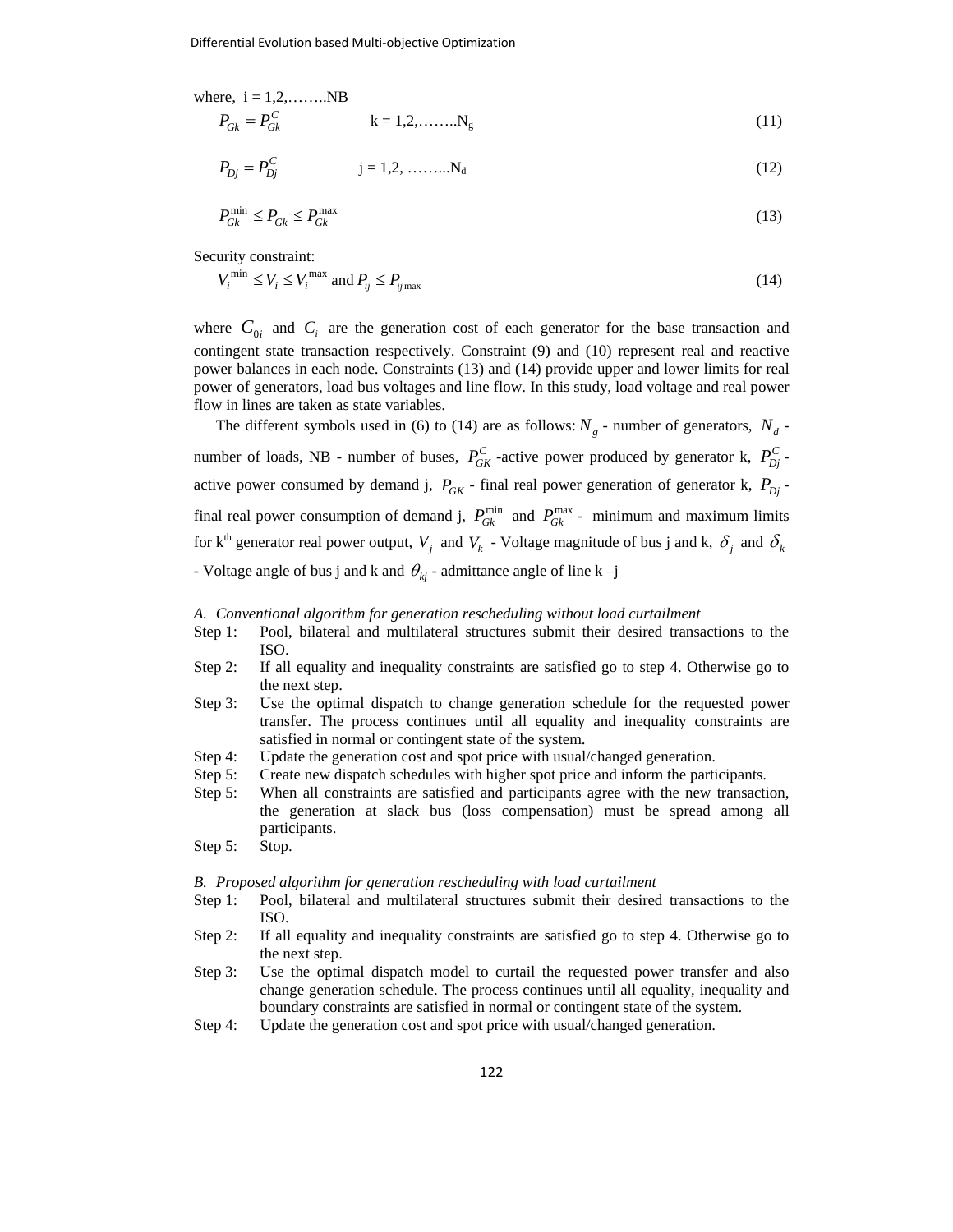- Step 5: Check whether the generation cost is less than the preferred value. If not go to step3 otherwise step 6.
- Step 6: Create new generation schedule with same spot price and inform only GENCOs.
- Step 7: When all constraints are satisfied and with the new transaction, the generation at slack bus (loss compensation) must be spread among all participants.

Step 5: Stop.

# **4. Simulation**

 The suitability of the proposed method has been tested for IEEE-30 bus system. The IEEE-30 bus system description has been given in Table I and Table II along with Figure 1. In DE solution for OPF, the control variables are: active power outputs of six units, all bus voltage magnitudes and total generating cost.





| Table 1. System Description For Case Studies |                 |               |  |  |  |  |  |  |  |
|----------------------------------------------|-----------------|---------------|--|--|--|--|--|--|--|
| Sl. No                                       | Variables       | 30 bus system |  |  |  |  |  |  |  |
|                                              | <b>Buses</b>    | 30            |  |  |  |  |  |  |  |
|                                              | <b>Branches</b> |               |  |  |  |  |  |  |  |
|                                              | Generators      |               |  |  |  |  |  |  |  |

Table 1. System Description For Case Studies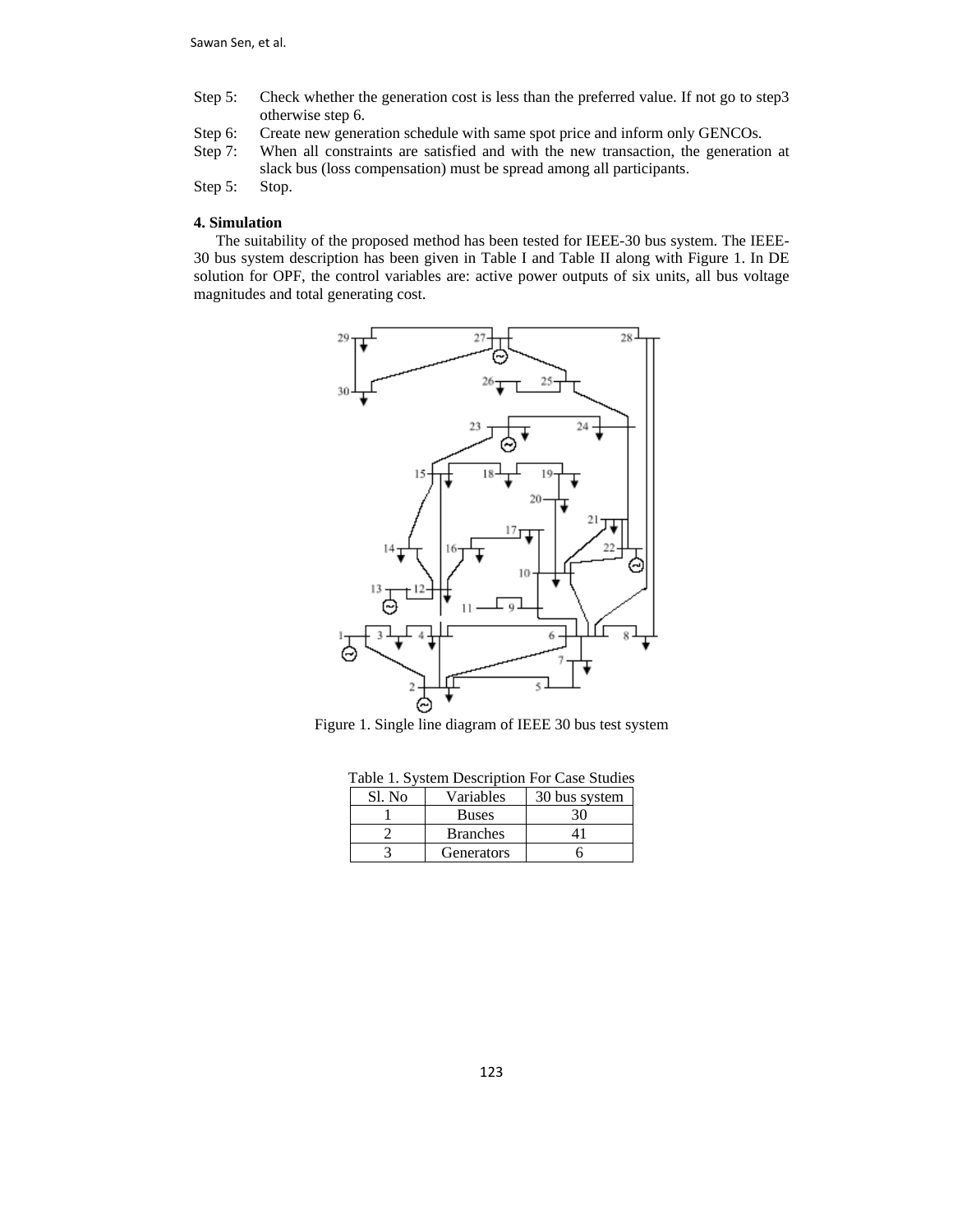| Bus no | Real Power output<br>limit of Generator<br>(MW) | Cost Co-efficient |         |      |              |
|--------|-------------------------------------------------|-------------------|---------|------|--------------|
|        | Min                                             | Max               | a       |      | $\mathbf{c}$ |
|        | 50                                              | 200               | 0.00375 | 2.00 |              |
| 2      | 20                                              | 80                | 0.01750 | 1.75 |              |
| 5      | 15                                              | 50                | 0.06250 | 1.00 |              |
| 8      | 10                                              | 35                | 0.00834 | 3.25 |              |
| 11     | 10                                              | 30                | 0.02500 | 3.00 |              |
| 13     | 12                                              | 40                | 0.02500 | 3.00 |              |

Table 2. Generator Cost Co-Efficient Of Ieee30 Bus System

 The objective of the proposed method is to maintain the generation cost within a favorable limit in deregulated environment. The base case (i.e. without contingency) transaction has been assumed to be the most feasible transaction in the market both from buyer and seller point of view and hence a controlled load curtailment technique has been adopted to maintain the system generation cost to a constant level during contingency. It is expected that the ISO, following the proposed method, will be able to control power market variations and rise in LMPs [19] and spot price by least interrupting the continuing transaction till the system is restored from its contingent state. The IEEE 30 bus system has been chosen as it is a benchmark system, has more control variables and provides results for comparison of the proposed method. The approach can be generalized and easily extended to large-scale practical systems.

## **Section I: Generation re-scheduling during normal and contingency without load curtailment**

## *A. Generator scheduling at base case (without contingency)*

 In this case the system is optimized using the DE based optimal power dispatch method for 100% load level. The real power settings of the generators are taken from Table 2. To obtain the optimal values of the control variables the DE-based algorithm has been followed and the same algorithm has been applied to PSO for verification and comparison. The optimal values of the generations and power loss obtained are presented in Table 3. The optimized cost obtained from DE and PSO based OPF under pre-contingent condition have been considered as reference. It has also been assumed that these load dispatch schedule prepared by ISO has been agreed upon by both GENCOs and TRANSCOs since the same is not violating the load, generation and engineering constraints and, more over the voltages are also within safe operating limit.

|                     | Gen<br><b>Bus</b><br>N <sub>0</sub> | <b>Voltage</b><br>(p.u) | Scheduled<br>dispatch<br>(MW) | Operating<br>Loss<br>(MW) | Optimized<br>Cost<br>(US\$/hr) |  |
|---------------------|-------------------------------------|-------------------------|-------------------------------|---------------------------|--------------------------------|--|
| DE                  | 1                                   | 1.060                   | 176.7301                      |                           |                                |  |
| based               | 2                                   | 1.043                   | 48.8300                       |                           |                                |  |
| <b>OPF</b>          | 5                                   | 1.010                   | 21.4738                       |                           |                                |  |
|                     | 8                                   | 1.010                   | 21.6481                       | 9.3760                    | 801.8436                       |  |
|                     | 11                                  | 1.082                   | 12.0940                       |                           |                                |  |
|                     | 13                                  | 1.071                   | 12.0000                       |                           |                                |  |
|                     | 1                                   | 1.060                   | 176.9341                      |                           |                                |  |
|                     | 2                                   | 1.043                   | 48.7255                       |                           |                                |  |
| <b>PSO</b>          | 5                                   | 1.010                   | 21.4395                       | 9.3884                    | 801.8441                       |  |
| based<br><b>OPF</b> | 8                                   | 1.010                   | 21.5965                       |                           |                                |  |
|                     | 11                                  | 1.082                   | 12.0929                       |                           |                                |  |
|                     | 13                                  | 1.071                   | 12.0000                       |                           |                                |  |

Table 3. Dispatch Schedule of Generators for Base Case (Without Contingency)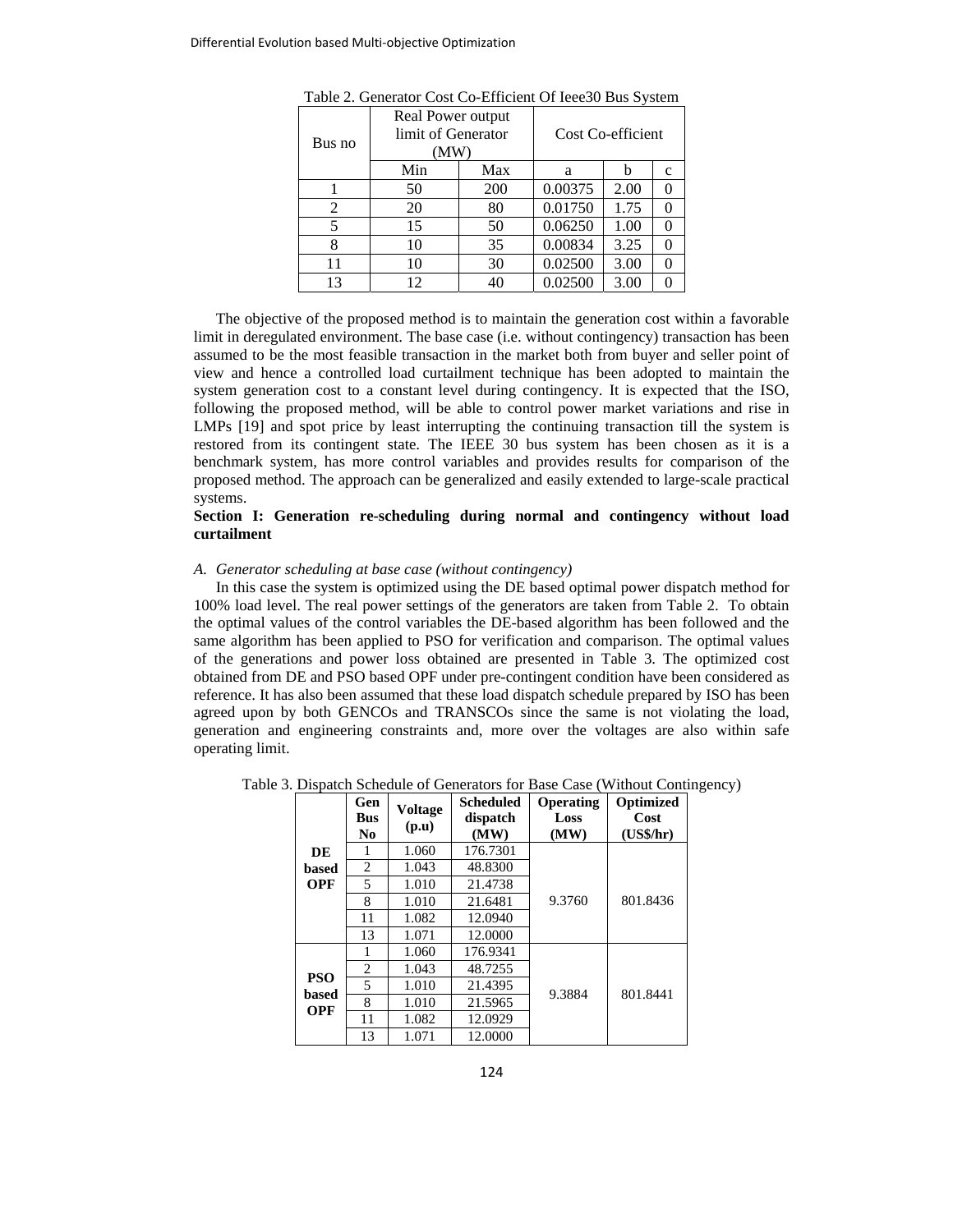Sawan Sen, et al.

#### *A.1 Generator re- scheduling at different contingency states*

 To calculate the generator re-scheduling, the proposed algorithm has been applied for worst possible contingencies. The harmful contingencies can be found by proper weak bus and line selection. For this purpose, a sensitivity index [21] has been chosen and ranking of weak bus has been shown in Table 4.

| <b>Ranking</b> | Load<br>bus<br>number | <b>Sensitivity</b><br>parameter |
|----------------|-----------------------|---------------------------------|
| 1              | 26                    | 1.7819                          |
| $\overline{c}$ | 30                    | 2.9037                          |
| $\overline{3}$ | 29                    | 3.5253                          |
| $\overline{4}$ | 14                    | 5.7121                          |
| 5              | 23                    | 7.2606                          |
| 6              | 25                    | 7.9527                          |
| 7              | 16                    | 9.0340                          |
| 8              | 27                    | 9.4692                          |
| 9              | 24                    | 9.5473                          |
| 10             | 18                    | 10.3940                         |
| 11             | 17                    | 15.6612                         |
| 12             | 20                    | 16.6348                         |
| 13             | 15                    | 16.8424                         |
| 14             | 7                     | 18.6705                         |
| 15             | 19                    | 18.8634                         |
| 16             | 28                    | 23.1528                         |
| 17             | 12                    | 26.1363                         |
| 18             | 3                     | 29.8400                         |
| 19             | 9                     | 30.0212                         |
| 20             | 22                    | 46.2081                         |
| 21             | 21                    | 47.8387                         |
| 22             | 10                    | 54.3835                         |
| 23             | $\overline{4}$        | 57.1654                         |
| 24             | 6                     | 85.6604                         |

Table 4. Ranking of Weakness of Load Buses of IEEE 30 Bus Test System

 From Table 4, the bus number 26 has been found to be the weakest bus. However the bus 26 has only one interconnecting line with rest of the system and a contingency on this line will cause complete isolation of bus number 26. On the other hand, bus 30 (2nd weakest bus) has got connections to both bus 27 and 29. Hence, the weaker line 29-30 has been tripped. The tripping procedure continued for several other cases according to the contingency ranking table (Table 4). As expected, with DE optimization, in this contingent condition the generation schedule changes and also the generation cost increases (Table 5). The PSO based optimization also confirms the above fact. This increase in generation cost violates the previous agreement between market participants, and ISO has to place new proposals to the participants which may be unacceptable for any one of them. Again with contingency not only the GENCOs face higher operating cost but TRANSCOs and DISCOs also suffer with high LMPs and hence spot price and congestion management cost.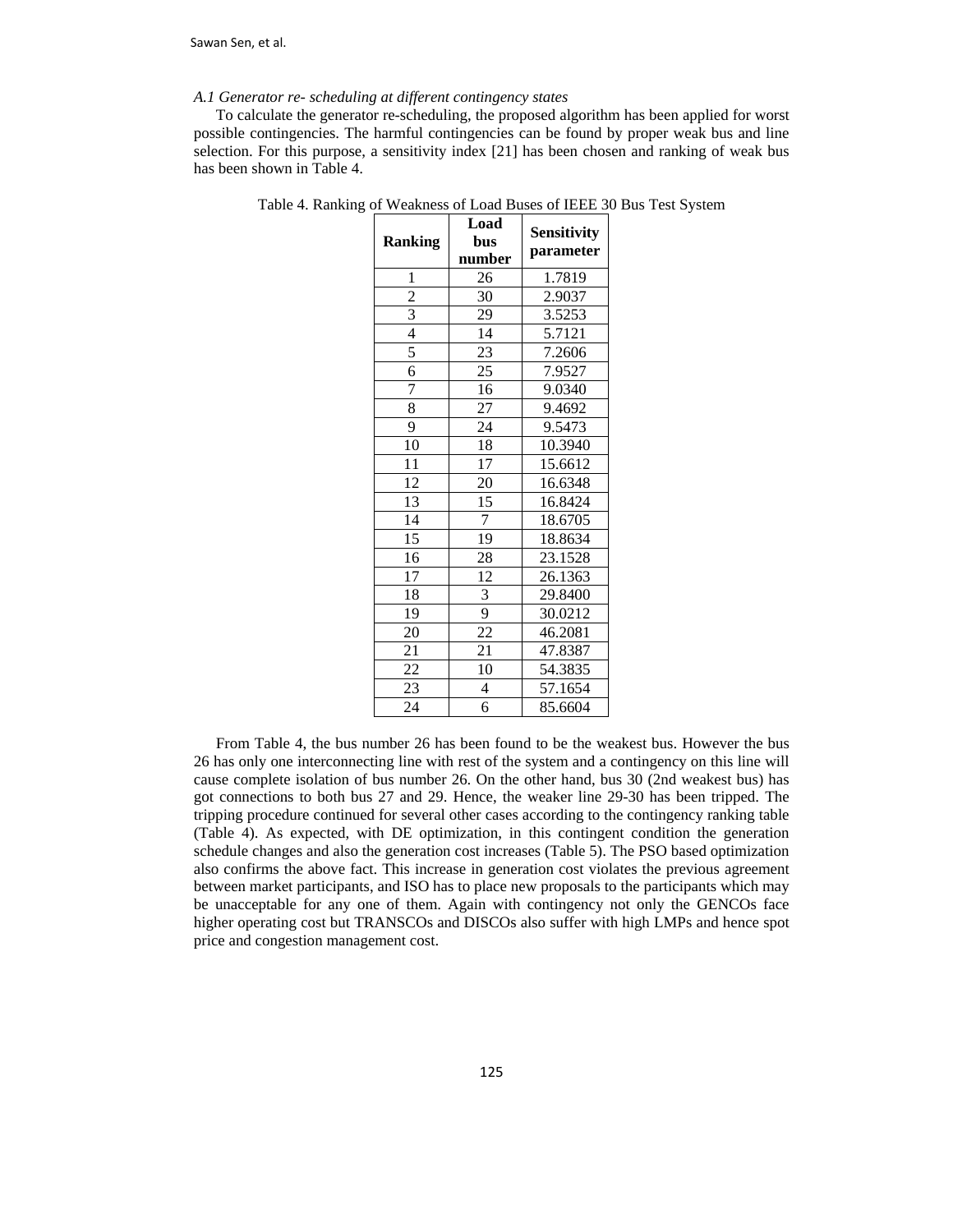|                        |           |                   |            |        | Re-scheduled dispatch (MW) |       |       | Optimized |
|------------------------|-----------|-------------------|------------|--------|----------------------------|-------|-------|-----------|
|                        | Line trip |                   | generation |        |                            |       |       |           |
|                        |           | 1<br>$\mathbf{2}$ |            | 5<br>8 |                            | 11    | 13    | Cost      |
|                        |           |                   |            |        |                            |       |       | (US\$/hr) |
|                        | 29-30     | 176.78            | 48.84      | 21.47  | 21.68                      | 12.10 | 12.00 | 802.2851  |
| DE based<br><b>OPF</b> | 27-30     | 176.95            | 48.88      | 21.49  | 21.79                      | 12.13 | 12.00 | 803.5179  |
|                        | 29-27     | 176.90            | 48.87      | 21.48  | 21.75                      | 12.12 | 12.00 | 803.1148  |
|                        | $12 - 14$ | 176.79            | 48.84      | 21.48  | 21.72                      | 12.15 | 12.00 | 802.6358  |
|                        | $14 - 15$ | 176.72            | 48.82      | 21.47  | 21.65                      | 12.09 | 12.00 | 801.8630  |
|                        | $12 - 16$ | 176.59            | 48.81      | 21.47  | 21.74                      | 12.26 | 12.00 | 802.2926  |
|                        | 16-17     | 176.64            | 48.81      | 21.47  | 21.68                      | 12.17 | 12.00 | 801.9346  |
|                        | 29-30     | 176.81            | 48.79      | 21.48  | 21.71                      | 12.10 | 12.00 | 802.2852  |
|                        | 27-30     | 177.03            | 48.84      | 21.52  | 21.82                      | 12.03 | 12.00 | 803.5183  |
| <b>PSO</b>             | 29-27     | 176.64            | 48.93      | 21.49  | 21.89                      | 12.15 | 12.00 | 803.1153  |
| based                  | $12 - 14$ | 176.78            | 48.86      | 21.53  | 21.65                      | 12.08 | 12.00 | 802.6362  |
| <b>OPF</b>             | 14-15     | 176.70            | 48.90      | 21.44  | 21.64                      | 12.09 | 12.00 | 801.8632  |
|                        | $12 - 16$ | 176.84            | 48.74      | 21.50  | 21.60                      | 12.20 | 12.00 | 802.2932  |
|                        | 16-17     | 176.66            | 48.86      | 21.47  | 21.59                      | 12.21 | 12.00 | 801.9348  |

Table 5. Generator Re-Scheduled Dispatch For Different Contingent States

# **Section II: Generation rescheduling with load curtailment during contingency to limit the deviation of generation cost**

 To limit the generating cost using the proposed algorithm, the proposed algorithm based OPF searches for an optimum schedule until the operating cost goes below the base value. For each of these simulations, load has been curtailed according to 'willing to pay' ranking and the technique adopted is just like pool curtailment where the main plan is to minimize the deviation of the transactions from the desired values. The results have been shown in Table 6.

 The generation cost more or less remains same with DE and PSO algorithms. In some cases PSO based results offer more reliability with less curtailment of load but with higher generation cost. The comparisons are shown in the graphs (Figure 2 and 3).



Figure 2. Comparison of generation cost with DE and PSO

 The ISO can choose the solutions depending upon the market conditions and reliability issues. But with DE or PSO based results, as the generating cost remains same, there can be least variation of spot price and most of the transactions can be sustained with the changed schedule. As the minimum possible load curtailment is promoted, the proposed method tries to maintain maximum reliability of the power system in deregulated environment. However, ISO also can offer a schedule without load curtailment but with higher price during contingency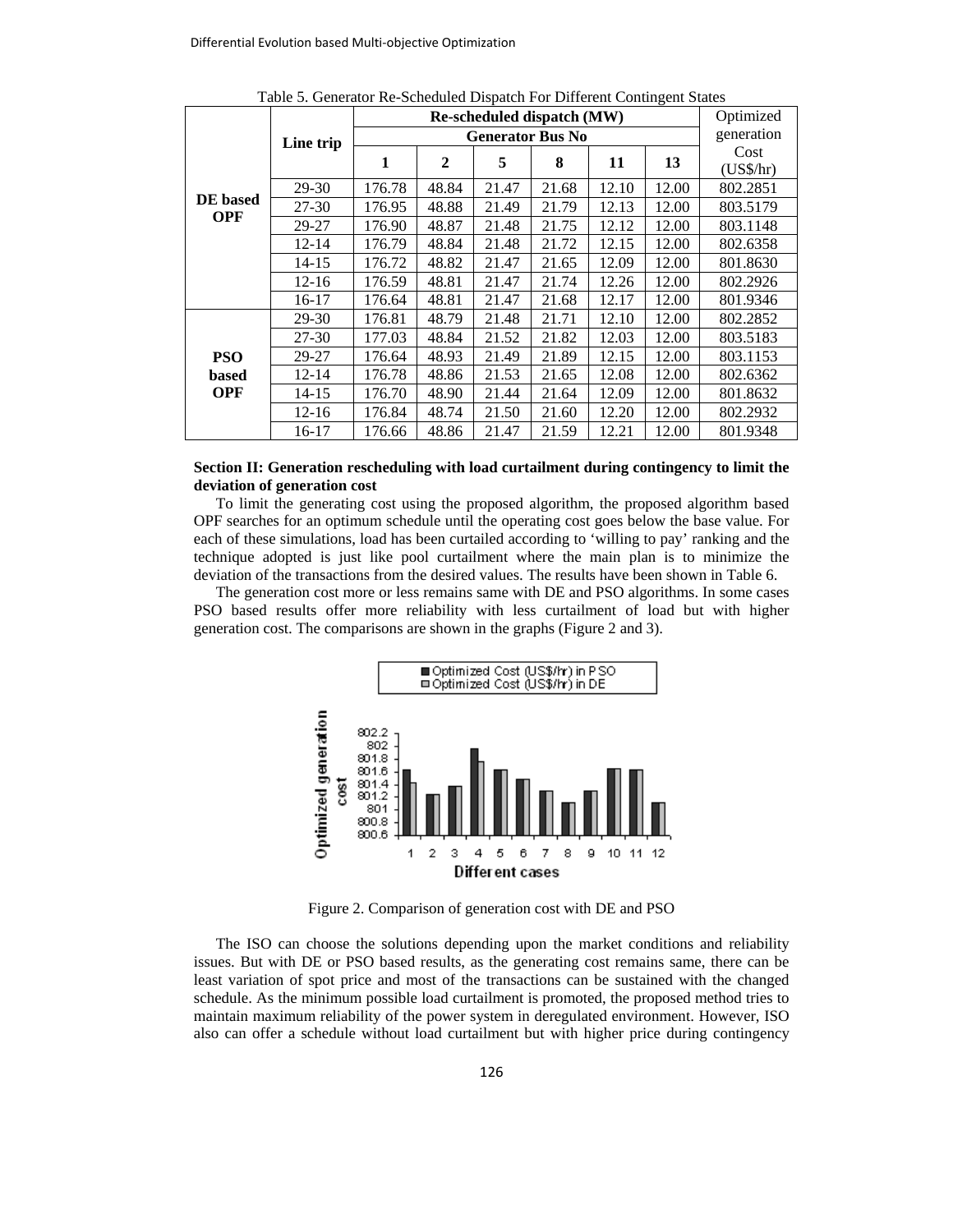(Table 5). In that case, all the participants have to agree upon this new transaction and compromise about the price hike.

| Load       |                |              | $%$ load         | Cartamment To Emmi Ocheration Cost<br>Re-scheduled dispatch (MW) |                             |              |       |       |       | Optimized |                           |
|------------|----------------|--------------|------------------|------------------------------------------------------------------|-----------------------------|--------------|-------|-------|-------|-----------|---------------------------|
|            |                | Line<br>trip | <b>Curtailed</b> | <b>Curtailed</b>                                                 | <b>Generator bus number</b> |              |       |       |       |           | <b>Generation</b><br>Cost |
|            |                |              | at bus $(n)$     | at bus $(n)$                                                     | 1                           | $\mathbf{2}$ | 5     | 8     | 11    | 13        | (US\$/hr)                 |
|            | 1              |              | 29               | 9.7500                                                           | 176.67                      | 48.81        | 21.46 | 21.61 | 12.08 | 12.0      | 801.4273                  |
|            | $\overline{c}$ | 29-30        | 30               | 2.5000                                                           | 176.23                      | 48.81        | 21.46 | 21.59 | 12.07 | 12.0      | 801.2529                  |
| DE         | 3              | 27-30        | 30               | 4.9375                                                           | 176.66                      | 48.81        | 21.46 | 21.60 | 12.08 | 12.0      | 801.3765                  |
| based      | 4              | 29-27        | 29               | 14.3900                                                          | 176.70                      | 48.83        | 21.47 | 21.65 | 12.09 | 12.0      | 801.7662                  |
| proposed   | 5              |              | 12               | 2.5000                                                           | 176.65                      | 48.81        | 21.47 | 21.65 | 12.12 | 12.0      | 801.6405                  |
| algorithm  | 6              | $12 - 14$    | 14               | 4.9375                                                           | 176.63                      | 48.80        | 21.46 | 21.63 | 12.12 | 12.0      | 801.4873                  |
|            | $\overline{7}$ | $14 - 15$    | 14               | 2.5000                                                           | 176.64                      | 48.81        | 21.46 | 21.60 | 12.08 | 12.0      | 801.3042                  |
|            | 8              |              | 15               | 2.5000                                                           | 176.62                      | 48.80        | 21.46 | 21.59 | 12.07 | 12.0      | 801.1175                  |
|            | 9              | $12 - 16$    | 12               | 2.5000                                                           | 176.45                      | 48.77        | 21.46 | 21.66 | 12.24 | 12.0      | 801.3007                  |
|            | 10             |              | 16               | 4.9375                                                           | 176.50                      | 48.78        | 21.47 | 21.69 | 12.24 | 12.0      | 801.6593                  |
|            | 11             | $16-17$      | 16               | 2.5000                                                           | 176.59                      | 48.80        | 21.47 | 21.66 | 12.16 | 12.0      | 801.6222                  |
|            | 12             |              | 17               | 2.5000                                                           | 176.53                      | 48.78        | 21.46 | 21.62 | 12.14 | 12.0      | 801.1180                  |
|            | 1              | 29-30        | 29               | 7.3141                                                           | 176.67                      | 48.83        | 21.44 | 21.69 | 12.09 | 12.0      | 801.6416                  |
|            | $\overline{c}$ |              | 30               | 2.5000                                                           | 176.65                      | 48.85        | 21.46 | 21.53 | 12.11 | 12.0      | 801.2530                  |
|            | 3              | 27-30        | 30               | 4.9375                                                           | 176.64                      | 48.86        | 21.44 | 21.58 | 12.12 | 12.0      | 801.3766                  |
|            | 4              | 29-27        | 29               | 11.8904                                                          | 176.67                      | 48.88        | 21.46 | 21.66 | 12.12 | 12.0      | 801.9663                  |
| <b>PSO</b> | 5              | $12 - 14$    | 12               | 2.5000                                                           | 176.59                      | 48.88        | 21.48 | 21.54 | 12.23 | 12.0      | 801.6409                  |
| based      | 6              |              | 14               | 4.9375                                                           | 176.71                      | 48.82        | 21.48 | 21.61 | 12.05 | 12.0      | 801.4874                  |
| proposed   | $\overline{7}$ | $14 - 15$    | 14               | 2.5000                                                           | 176.74                      | 48.78        | 21.52 | 21.50 | 12.08 | 12.0      | 801.3045                  |
| algorithm  | 8              |              | 15               | 2.5000                                                           | 176.48                      | 48.82        | 21.49 | 21.56 | 12.17 | 12.0      | 801.1179                  |
|            | 9              | $12 - 16$    | 12               | 2.5000                                                           | 176.57                      | 48.70        | 21.45 | 21.56 | 12.24 | 12.0      | 801.3008                  |
|            | 10             |              | 16               | 4.9375                                                           | 176.46                      | 48.85        | 21.50 | 21.59 | 12.30 | 12.0      | 801.6596                  |
|            | 11             | $16-17$      | 16               | 2.5000                                                           | 176.48                      | 48.77        | 21.47 | 21.85 | 12.11 | 12.0      | 801.6226                  |
|            | 12             |              | 17               | 2.5000                                                           | 176.58                      | 48.77        | 21.48 | 21.52 | 12.20 | 12.0      | 801.1182                  |

Table 6. Generator Re-Scheduled Dispatch For Different Contingent States With Load Curtailment To Limit Generation Cost



Figure 3 Comparison of load curtailment with DE and PSO

 The results, shown in Table VI, are quite satisfactory as it not only limits the generation cost but also relieves the lines from overloading and hence manages congestion. The overload relief of these lines is depicted in Table VII.

 The bus voltage profile for the base case, contingent case and contingent case with controlled load curtailment are shown in Fig 4. It can be inferred that as the proposed algorithm not only limits the spot price but also tests the feasibility of generation rescheduling by running load flow for each of the cases.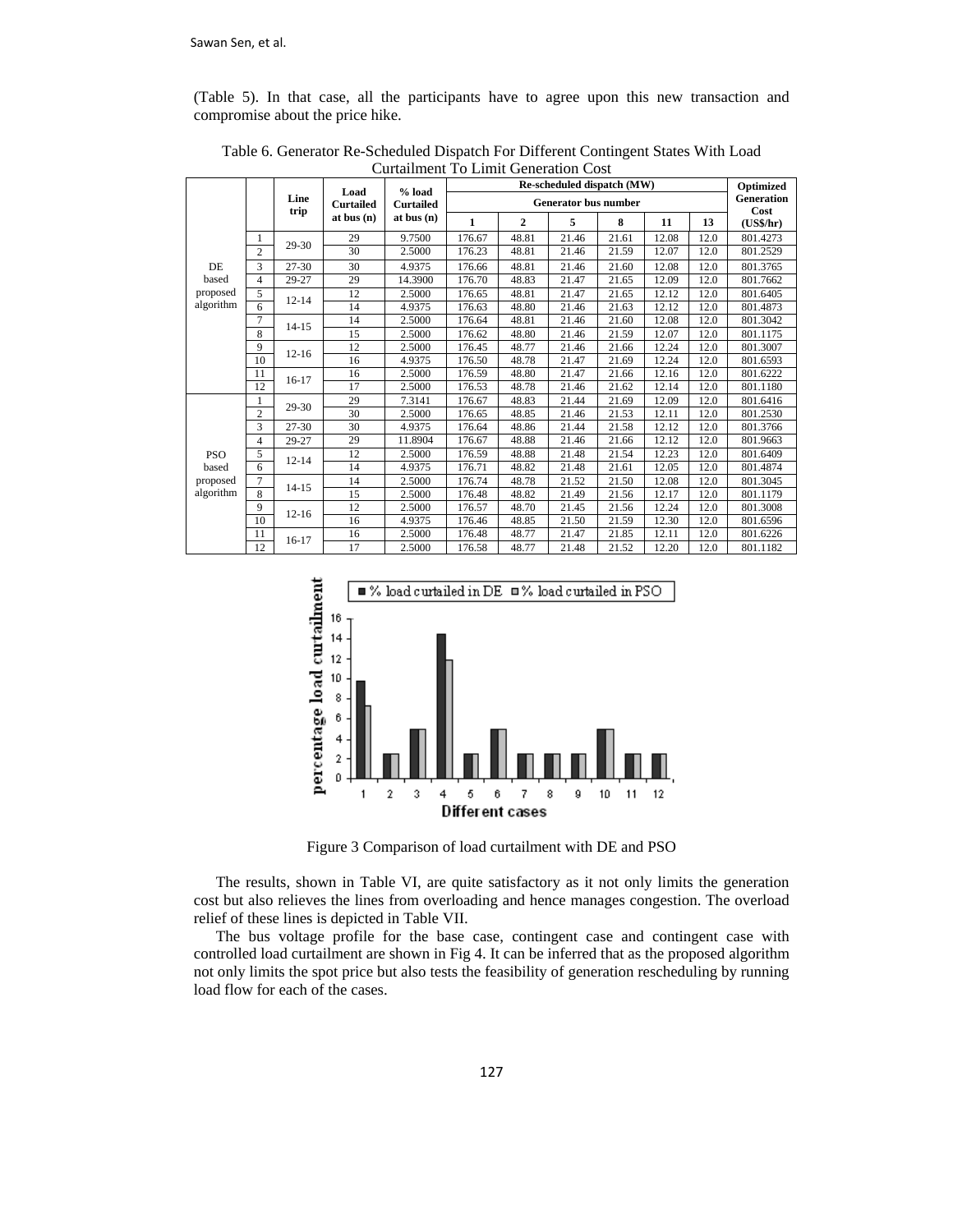The above methodology, being adopted by ISO, can create a fair competition between the market participants which will encourage them for minimum load curtailment enhancing the system security and hence reducing revenue loss.

|                  |                            |                  | <b>Real power flow (MW)</b>                |                                                                                   |                                                   |                                                 |  |
|------------------|----------------------------|------------------|--------------------------------------------|-----------------------------------------------------------------------------------|---------------------------------------------------|-------------------------------------------------|--|
| <b>LINE TRIP</b> | Two most<br>congested line | w/o line<br>trip | Line trip but<br>same generation<br>Case I | Line trip but<br>with new<br>generation and<br>load curtailment<br><b>Case II</b> | Percentage<br>Over load<br>factor<br>(For Case I) | Percentage<br>Over load factor<br>(For Case II) |  |
| $29 - 30$        | $27 - 30$                  | 7.1063           | 11.4982                                    | 9.8075                                                                            | 61.8029                                           | 38.01                                           |  |
|                  | 28-27                      | 14.2988          | 14.7609                                    | 14.0079                                                                           | 3.2317                                            | $-2.03$                                         |  |
| $27 - 30$        | 29-30                      | 3.7071           | 10.9500                                    | 5.9520                                                                            | 195.3791                                          | 60.55                                           |  |
|                  | 28-27                      | 14.2988          | 14.8632                                    | 14.0002                                                                           | 3.9472                                            | $-2.08$                                         |  |
| 29-27            | 28-27                      | 14.2988          | 14.8632                                    | 14.2307                                                                           | 3.9472                                            | $-0.47$                                         |  |
|                  | $27 - 30$                  | 7.1063           | 13.7018                                    | 11.6543                                                                           | 92.812                                            | 63.99                                           |  |
| $12 - 14$        | $12 - 15$                  | 17.3815          | 23.6686                                    | 19.9887                                                                           | 36.1712                                           | 14.99                                           |  |
|                  | $12 - 16$                  | 5.8184           | 7.5406                                     | 5.5002                                                                            | 29.5992                                           | $-5.46$                                         |  |
| $14 - 15$        | $14 - 12$                  | 5.6612           | 6.2456                                     | 5.8654                                                                            | 10.3229                                           | 3.60                                            |  |
|                  | $12 - 15$                  | 17.3817          | 18.5233                                    | 18.0038                                                                           | 6.5678                                            | 3.57                                            |  |
| $12 - 16$        | $12 - 14$                  | 7.6612           | 8.8765                                     | 7.5520                                                                            | 15.8631                                           | $-1.42$                                         |  |
|                  | $12 - 15$                  | 17.3817          | 19.7696                                    | 18.0032                                                                           | 13.738                                            | 3.57                                            |  |
| $16-17$          | $12 - 16$                  | 5.8184           | 7.6543                                     | 5.8022                                                                            | 31.5533                                           | 0.065                                           |  |
|                  | $10 - 17$                  | 6.7431           | 9.0331                                     | 8.0331                                                                            | 33.9606                                           | 19.13                                           |  |

Table 7. Overload Relief Of Congested Lines With Generator Re-Schedule Dispatch



Figure 4. Bus voltage profile for normal, contingent and curtailed load conditions

#### **5. Conclusion**

 Power market variations and spot price has become a matter of great concern after the introduction of deregulation in power sector. For consumer welfare and to encourage cheap generation of power, the variations of generation cost should be limited to a preferred level. But due to continuous change in transactions between participants the spot price becomes volatile. A contingent condition may also change the generation cost and hence spot price of electricity. In this statement, the role for the transmission system operator is to create a set of rules that ensure sufficient control over producers and consumers. An optimal power flow, with two simultaneous objectives: cost minimization and minimization of deviation of cost, can be developed to minimize the variation of generation cost and hence spot price along with congestion cost in contingent condition. The OPF algorithm proposed in this paper, however, is capable of fixing the generation cost by least affecting system reliability with a controlled load curtailment technique. The control variables in the proposed algorithm have been changed in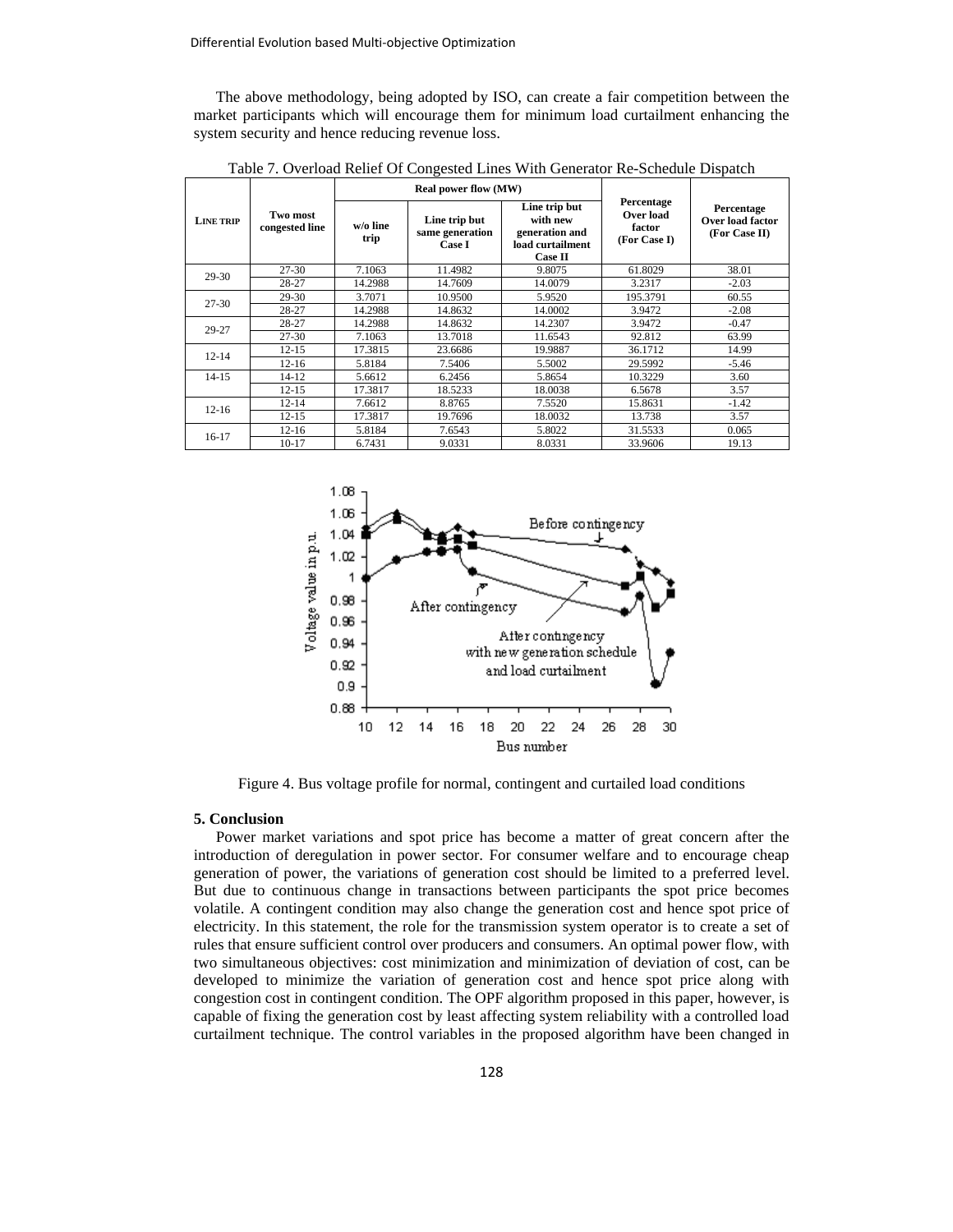such a way that the generation cost does not exceed a favored value. The DE based simulation results (being verified by PSO) show that the proposed algorithm not only reduces generation cost but also manages congestion by relieving the lines from overloading. Hence the system operator can use this multi-objective optimization technique to limit the deviation of generation cost for consumer welfare and also to promote cheap generation of power in deregulated power system networks.

# **References**

- [1] S. Balaraman, N. Kamaraj, "Application of Differential Evolution for congestion management in power system," *Modern Applied Science*, vol. 4, no. 8, pp. 33-42, 2010.
- [2] Cuello-Reyna A.A. and Cedefio-Maldonado J. R., "OPF Framework for congestion management in Deregulated Environments Using Differential Evolution," *Power Symposium*, 23-25 Oct.2005, pp. 127-133.
- [3] K. Vaisakh, L. R. Srinivas, "Differential Evolution approach for optimal power flow solution," *Journal of theoretical and applied Information Technology*, vol. 4, no. 4, pp. 261-268, 2008
- [4] F. Capitanes, M.Glavic, D. Ernst, L. Wehenkel, "Contingency Filtering techniques for preventive security constrained optimal power flow," *IEEE Transaction on Power System*, Vol. 22, no. 4, pp. 1690-1697, 2007.
- [5] K. Talukdar, A. K. Sinha, S. Mukhopadhyay, and A. Bose, "A computationally simple method for cost efficient generation rescheduling and load shedding for Congestion Management," *Electrical Power and Energy Systems*, vol. 27, pp. 379-388, 2005.
- [6] S. Dutta, & S. P Singh, "Optimal Rescheduling of Generators for Congestion Management based on Particle Swarm Optimization," *IEEE Transaction on Power System*, Vol. 23, no. 4, pp.1560– 1569, 2008.
- [7] J. Hazra, & A. K. Sinha, "Congestion Management using multi objective Particle Swarm Optimization," *IEEE Transaction on Power System*, Vol. 22, no. 4, pp. 1726–1734, 2007.
- A. Kumar, S. C. Srivastava, & S. N Singh, "A zonal Congestion Management Approach using real and Reactive Power Rescheduling," *IEEE Transaction on Power System*, Vol. 19, no. 1, pp. 554-562, 2004.
- [8] Meena,T., & Selvi, K, "Cluster Based Congestion Management in Deregulated Electricity Market Using PSO,". *IEEE Indicon Conference, Chennai*, India, 2005, pp. 627-630.
- [9] Kumar, A., & Srivastava, S.C. "AC Power Transfer Distribution Factors for Allocating Power Transactions in a Deregulated Market," *IEEE Power Engineering Review*, pp. 42- 43, 2002.
- [10] Mo. N., Zou, Z.Y., Chan, K.W., & Pong, T.Y.G. "Transient stability constrained optimal Power flow using Particle Swarm Optimization", *IET Generation., Transmission, Distribution*, vol. 1, no. 3,pp. 476-483, 2007.
- [11] Saravanan, M., Slochanal, S.M.R., Venkatesh, P., & Abraham, J. P.S. "Application of particle Swarm Optimization technique for optimal location of FACTS devices considering cost of installation and system load-ability," *Electrical Power System Research*., vol. 77, pp. 276- 283, 2007.
- [12] Storn,R., & Price,K., "Differential Evolution- A Simple and efficient adaptive scheme for Global optimization over continuous spaces," *Berkeley, CA,tech.Rep*.TR-95-012, 1995.
- [13] Wong, K. P., & Dong, Z.Y. "Differential Evolution, an Alternative Approach to Evolutionary Algorithm," *ISAP, PP*. 73-83, 2005.
- [14] Rahnamayan, S., Tizhoosh, H.R., & Salama, M.M.A. (2008). Opposition- Based Differential Evolution.," *IEEE Transactions on Evolutionary computation*, vol. 12, no. 1, pp. 64-79, 2008.
- [15] Cai H.R., Chung C.Y., & Wong K.P. "Application of Differential Evolution Algorithm for Transient Stability Constrained Optimal Power Flow," *IEEE Transactions on power system*, vol. 23, no. 2, pp. 719-728, 2008.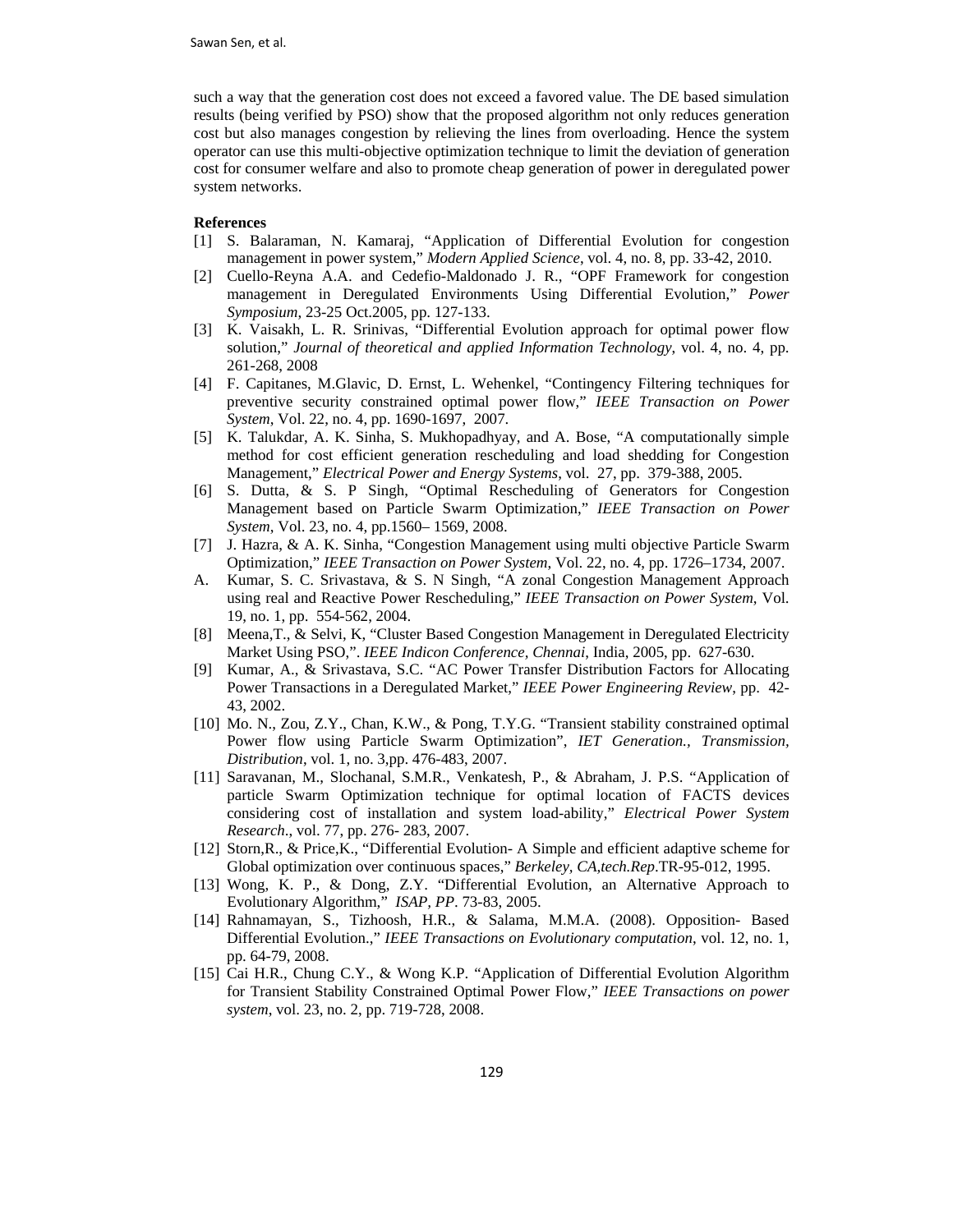- [16] Coelho.L.D.S., Mariani.V.C. "Combining of Chaotic Differential Evolution and Quadratic Programming for Economic Dispatch Optimization with Valve-Point Effect," *IEEE Transactions on Power Systems, vol.* 21, no. 2, pp. 989- 996, 2006. d"<br>al
- [17] Cheng, S.L., Hwang, C. "Optimal Approximation of Linear Systems by a Differential Evolution Algorithm," IEEE Transactions on Systems, man, and cybernetics—part a: systems and humans, vol. 31, no. 6, pp. 698-707, 2001.
- [18] S.parnandi, K Schoder, A. Feliachi. "Power market analysis tool for congestion management," Journal of Electrical System, vol.4, issue.3, September 2008.
- [19] Gamperie, R. &, Muller, S. "A parameter study for Differential Evolution," Advances in *Intelligent systems, Fuzzy systems, Evolutionary computation, WSEAS Press., pp. 293 –* 298, , 2002.
- [20] Chanda C. K, Dey S, Chakrabarti A, Mukhopadhyay A. K, "Determination of bus security governed by sensitivity indicator in a reactive power constraint longitudinal power supply (LPS) system," *Indian Journal of Engineering and Materials Sciences*, vol. 9, no. 4, pp. 260-264, 2002.



Sawan Sen received the B.Sc. (Hons.) degree in Physics and the B.Tech. in Electrical Engineering from University of Calcutta in 2001 and 2004 respectively. In 2006 she obtained her M.Tech. Degree in Electrical Engineering from the University of Calcutta, India, where she is currently working toward the Ph.D. degree. She is currently Asst. Prof. of Techno India (Electrical Engineering department), Salt Lake, Kolkata. Her main research interests include Power System Stability, Power System Protection and different soft computing tools for solving power system problems under College that the control is the control of the state of the state of the state of the state in the control of the state of the state of the state of the state of the state of the state of the state of the state of the sta

regulated and deregulated environment.



Sandip Chanda received the B.E. degree in Electrical Engineering form Jadavpur University in 2007. In 2010 he obtained his M.Tech. degree in Electrical Engineering (Electrical Power) from the University of Calcutta, India. He has been working as Asst. Prof. of Techno India (Electrical Engineering department), Salt Lake. He is currently working toward the Ph.D. degree in Bengal Engineering and Science University, Shibpur. His main research interests include Power System Security and reliability.



**Samarjit Sengupta** received the B.Sc. (Hons.) degree in physics and the B.Tech, M.Tech, and Ph.D. degrees in electrical engineering from the University of Calcutta, Kolkata, West Bengal, India. He is currently a Professor of electrical engineering with the Department of Applied Physics, University of Calcutta. His main research interests include power quality instrumentation, power system stability, and power system protection.